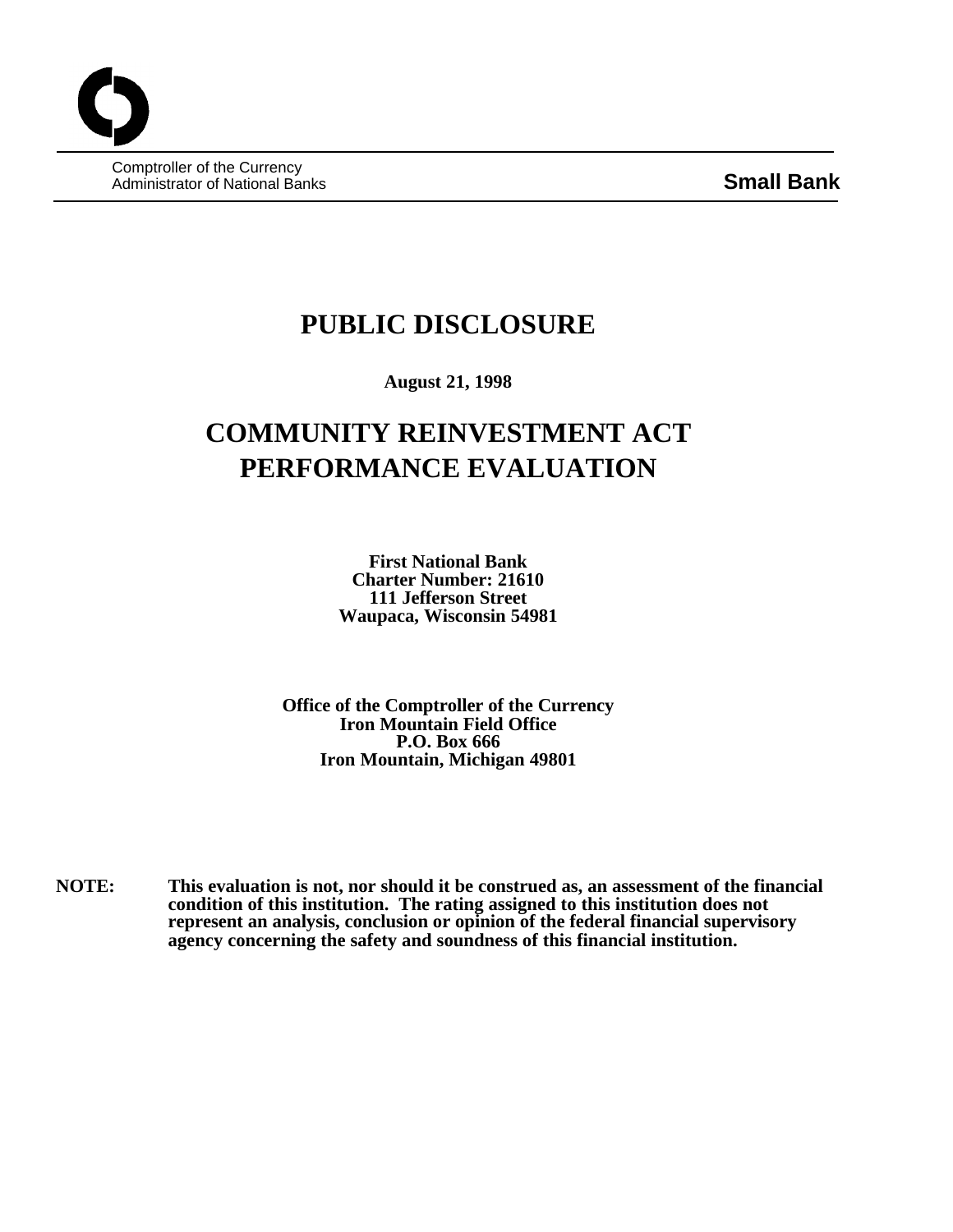## **General Information**

The Community Reinvestment Act (CRA) requires each federal financial supervisory agency to use its authority, when examining financial institutions subject to its supervision, to assess the institution's record of meeting the credit needs of its entire community, including low- and moderate-income neighborhoods, consistent with safe and sound operation of the institution. Upon conclusion of such examination, the agency must prepare a written evaluation of the institution's record of meeting the credit needs of its community.

This document is an evaluation of the CRA performance of **First National Bank, Waupaca, Wisconsin** prepared by The Office of the Comptroller of the Currency, the institution's supervisory agency, as of **August 21, 1998**. The agency rates the CRA performance of an institution consistent with the provisions set forth in Appendix A to 12 CFR Part 25.

#### **Institution's CRA Rating:** This institution is rated **Satisfactory Record of Meeting Community Credit Needs**.

First National Bank's (FNB's) average loan-to-deposit ratio is excellent, particularly in the Waupaca assessment area. A majority of the bank's loans are made within its assessment areas. FNB has a reasonable distribution of loans to borrowers of different income levels. A significant amount of FNB's commercial loans are made to small businesses and farms. The bank has also demonstrated a commitment to the only moderate-income geography within its assessment areas.

## **DESCRIPTION OF INSTITUTION**

First National Bank (FNB) is headquartered in Waupaca, Wisconsin, approximately 60 miles southwest of Green Bay. FNB has total assets of \$191.7 million as of June 30, 1998. Loans comprise \$166.4 million, or 87% of the bank's total assets. FNB's loan portfolio is broken down as follows: \$73.4 million (44% of total loans) in residentialrelated mortgage loans; \$61.8 million (37%) in commercial loans; \$14.0 million (8%) in consumer loans; \$10.1 million (6%) in agricultural-related loans; and, \$7.1 million (5%) in other loans.

FNB operates three full-service branches in the State; one in Iola, one in Weyauwega, and one in Chetek. The Chetek branch is located in Barron County, approximately 150 miles northwest of Waupaca. FNB entered the Chetek market in 1992 when the bank purchased the deposits of a defunct federal savings bank. Due to the distance between Waupaca and Chetek, FNB has two assessment areas. The Weyauwega branch opened in February of 1998 after FNB management determined that a need existed for the bank's products and services in that area. FNB also operates nine Automated Teller Machines (ATMs); five are located in Waupaca, two in Weyauwega, and one each in Iola and Chetek, Wisconsin. Six of the nine ATMs began operation subsequent to the bank's last CRA examination dated February 13, 1996. The opening of the Weyauwega branch and the expansion of ATM operations has enhanced credit availability and banking services within FNB's assessment areas.

The bank has no legal impediments that would hinder meeting the needs of its assessment area.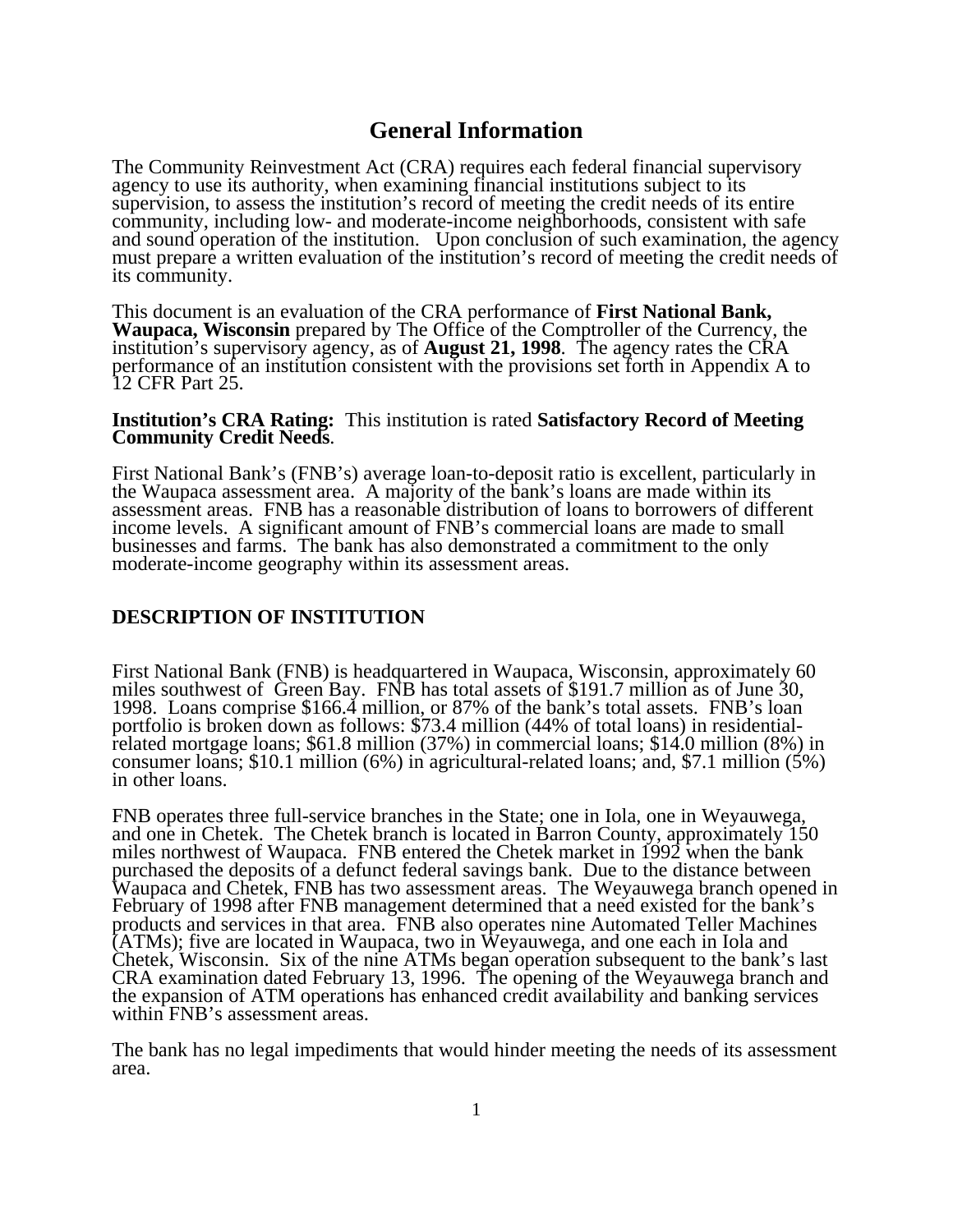## **DESCRIPTION OF THE WAUPACA ASSESSMENT AREA**

The Waupaca assessment area consists of eight block numbering areas  $(BNAs)^{1}$  in Waupaca County. All eight BNAs are middle-income tracts, which is defined as 80- 119% of the 1990 State of Wisconsin's non-metropolitan median family income of \$30,290. Based on 1990 census data, the population of this assessment area is 28,099. The population consists of 7,504 families of which 1,175 (16%) are low-income; 1,377 (18%) moderate-income; 1,908 (25%) middle-income; and, 3,044 (41%) upper-income.<sup>2</sup> Based on 1998 Housing and Urban Development (HUD) data, the median family income level in this assessment area is \$41,800. The weighted average median housing value in this assessment area is \$50,839.

The local economy is healthy. According to the Department of Workforce Development (DWD) in Wisconsin, the unemployment rate in Waupaca County is 3.0% as of June 1998. This is comparable to the State unemployment rate of 3.2%. The Waupaca area industrial base has seen recent growth and tourism continues to play an important role in the local economy. Also, growth in the Appleton/Fox River Valley economy has resulted in an increase in the assessment area population. Many residents live in the Waupaca area and commute to the Fox River Valley for employment. Major employers in the Waupaca area include Waupaca Foundry, Incorporated, Wisconsin Veterans Home, and AmeriTruck Refrigerated Transport, Incorporated.

There is strong competition among financial institutions in the area. FNB competitors include The Farmers State Bank of Waupaca; a branch of Bank One, Wisconsin; a branch of Baylake Bank; and a branch of M&I (formerly Security Bank S.S.B.). Community First Credit Union also operates in Waupaca.

Both this assessment area, and the Chetek assessment area described below, meet the requirements of the Community Reinvestment Act and do not arbitrarily exclude low- or moderate-income geographies.

#### **DESCRIPTION OF THE CHETEK ASSESSMENT AREA**

The Chetek assessment area consists of four BNAs in Barron County. These BNAs are 9607, 9608, 9610 and 9611. BNA 9610 is a moderate-income BNA, defined as 50-79% of the 1990 State of Wisconsin's non-metropolitan median family income level. The remaining BNAs are middle-income. The population of this area is 10,450. The population consists of 2,912 families of which 657 (23%) are low-income; 669 (23%) moderate-income; 796 (27%) middle-income; and, 790 (27%) upper-income. The weighted average median housing value in this assessment area is \$46,050.

 $1$  Block numbering areas 9902 through 9907, 9910 and 9912. BNA 9912 was added to FNB's assessment area in 1998 upon the opening of the Weyauwega branch.

 $<sup>2</sup>$  Based on the Housing and Urban Development 1998 estimate of the State of Wisconsin non-metropolitan</sup> area median family income.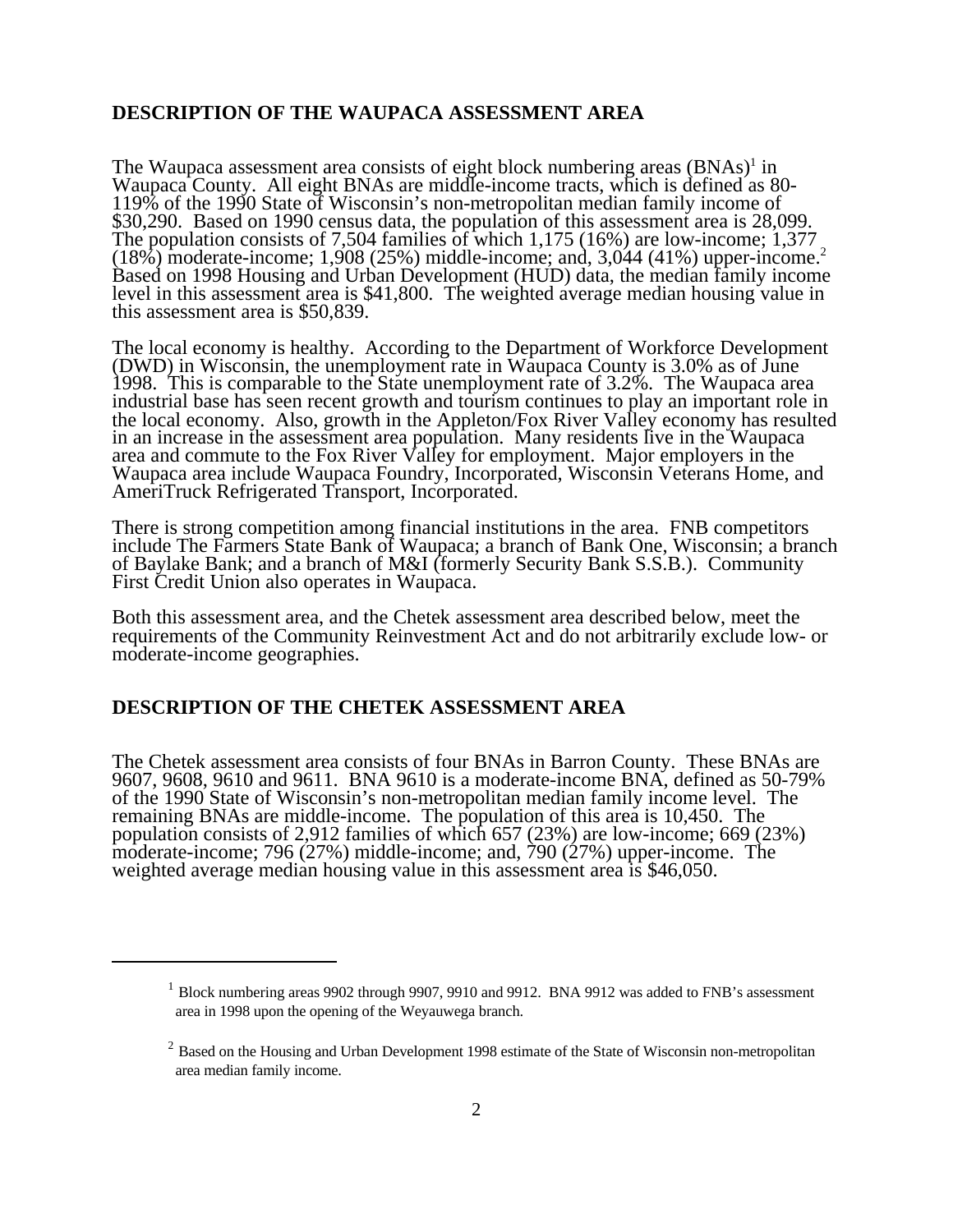The local economy has remained stable. DWD data indicates the June 1998 unemployment rate in Barron County is 3.6%. Tourism continues to be a major industry while retail trade, manufacturing and agriculture add diversity to the economic base.

Financial competition in Chetek includes The Chetek State Bank and a credit union. Several other community banks are situated throughout Barron County.

## **CONCLUSIONS WITH RESPECT TO PERFORMANCE CRITERIA**

## **Loan-to-Deposit Ratio:**

FNB's loan-to-deposit ratio in the Waupaca assessment area is excellent and satisfactory in the Chetek assessment area.

FNB's average loan-to-deposit (LTD) ratio in the Waupaca assessment area is 97%, based upon the bank's quarterly performance since its February 13, 1996, examination through June 30, 1998. The bank's LTD ratio in the Waupaca assessment area ranks first among the 14 banks in its local peer group. The range of LTD ratio averages of 14 local peer group banks is 64% to 95%, with an overall average of 79%. FNB's local peer group for this analysis consists of all banks with total assets less than \$250 million in Waupaca, Portage and Waushara counties. FNB has also sold approximately \$12 million of loans in the secondary market since the bank's previous CRA examination. Had the bank not sold these loans, its LTD ratio would be even higher.

The LTD ratio in the Chetek assessment area has increased substantially since February of 1996. During the nine quarters since that time, the LTD ratio in this assessment area went from 33% to 66% with an average LTD ratio of 47%. The current LTD ratio in this assessment area is comparable to a Barron County peer group average of 69%. The local peer group for this analysis consists of all banks with total assets less than \$250 million in Barron County, a population of seven banks. The LTD ratios of these seven banks range from 63% to 76%. The bank's lending volume in Chetek was initially lower due to the bank's purchase of deposits only in 1992.

## **Lending in Assessment Area:**

FNB originates a majority of its loans within its assessment areas.

A majority of the bank's loans are made within both assessment areas. This conclusion is based upon a sample of sixty-one 1-4 family residential mortgages originated or refinanced in 1996 and 1997 in both the Waupaca and Chetek assessment areas. Residential mortgage loans were chosen for the sample as this loan type represents the largest portion of FNB's loan portfolio. The results of our sample are illustrated in Table 1.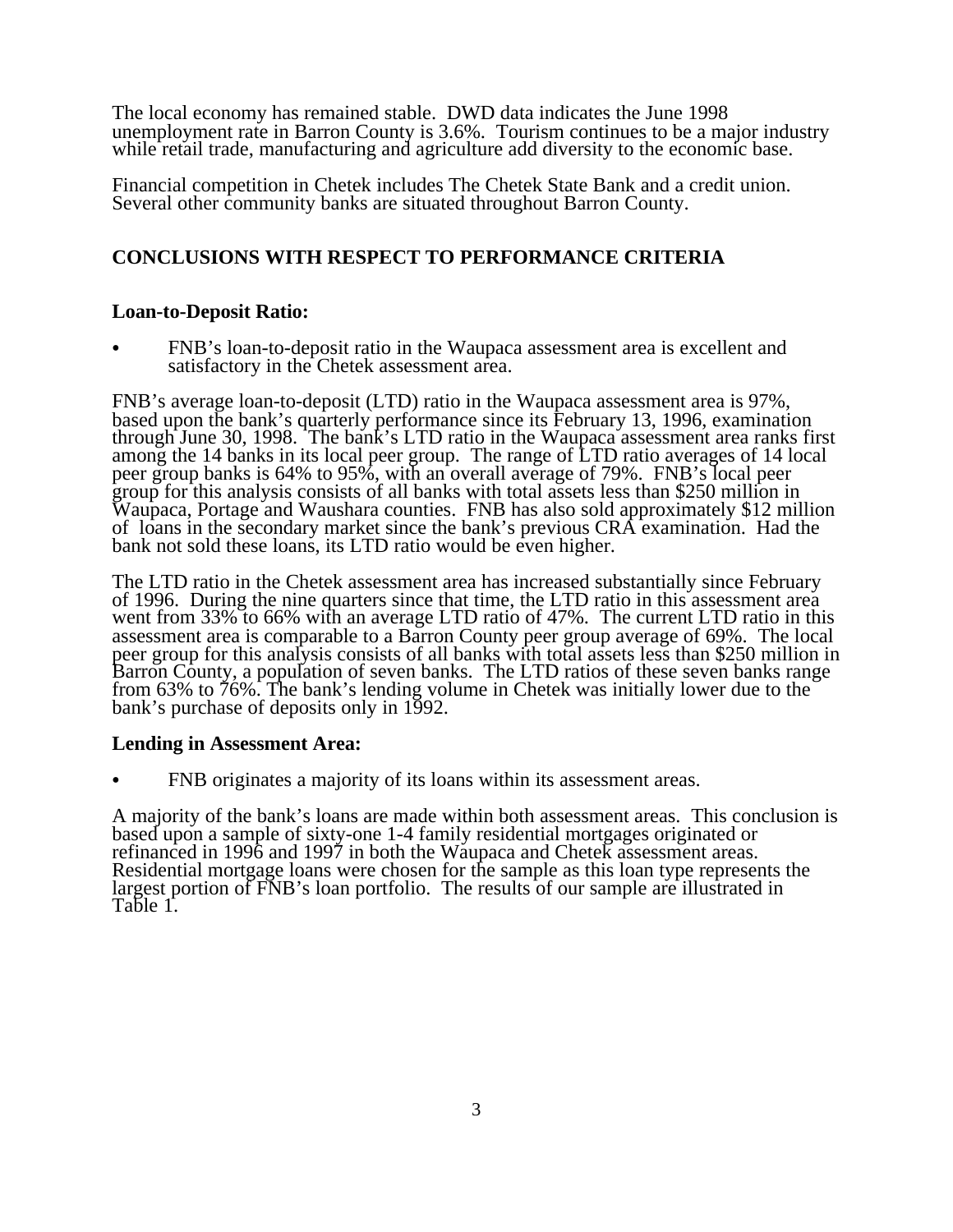| <b>TABLE 1</b>                                                                                                                  |        |       |                  |         |       |                       |        |       |  |
|---------------------------------------------------------------------------------------------------------------------------------|--------|-------|------------------|---------|-------|-----------------------|--------|-------|--|
| Number of 1-4 Family Residential Loan Originations/Refinancings in 1996 and 1997 in Waupaca<br>and Chetek Assessment Areas (AA) |        |       |                  |         |       |                       |        |       |  |
| Total Lending in AA's<br><b>Chetek AA</b><br>Waupaca AA                                                                         |        |       |                  |         |       |                       |        |       |  |
| # In                                                                                                                            | # Out  | % In  | # In             | # $Out$ | % In  | # Out<br>% In<br># In |        |       |  |
| 37                                                                                                                              |        | 84.1% | 13               |         | 76.5% | 82.0%<br>50           |        |       |  |
| Dollar Amount of 1-4 Family Residential Loan Originations/Refinancings in 1996 and 1997 in<br>Waupaca and Chetek AA (000's)     |        |       |                  |         |       |                       |        |       |  |
| Waupaca AA                                                                                                                      |        |       | <b>Chetek AA</b> |         |       | Total Lending in AA's |        |       |  |
| $\sin$                                                                                                                          | \$ Out | % In  | $\sin$           | \$ Out  | % In  | $\sin$                | \$ Out | % In  |  |
| 2,722                                                                                                                           | 558    | 83.0% | 721              | 212     | 77.3% | 3,443                 | 770    | 81.7% |  |

## **Lending to Borrowers of Different Incomes and to Businesses of Different Sizes**

- FNB's overall distribution of loans to borrowers of different income levels in its assessment areas is satisfactory.
- A significant number of loans are extended to small businesses and small farms.

A sample of fifty-six 1-4 family residential mortgage loans was used to test the bank's distribution of loans to borrowers of different income levels. Tables 2 and 3 reflect the results of the sample. Lending in both assessment areas have been combined in these tables.

| TABLE 2 - 1996 Loan Distribution by Borrower Income Level in both the Waupaca and Chetek<br><b>Assessment Areas</b> |                     |                     |                       |                     |                                         |                                                   |
|---------------------------------------------------------------------------------------------------------------------|---------------------|---------------------|-----------------------|---------------------|-----------------------------------------|---------------------------------------------------|
| <b>Income Category</b>                                                                                              | # Loans<br>Extended | % Loans<br>Extended | \$* Loans<br>Extended | % Loans<br>Extended | % of Families<br>by Income<br>$Level**$ | Ranges of<br>Incomes in<br><b>Income Category</b> |
| Low-income                                                                                                          | 3                   | 10.7%               | 94                    | 4.9%                | 18.1%                                   | $<$ \$18,850                                      |
| Moderate-income                                                                                                     | 5                   | 17.9%               | 412                   | 21.5%               | 19.9%                                   | \$18,850<\$30,160                                 |
| Middle-income                                                                                                       | 10                  | 35.7%               | 632                   | 33.0%               | 25.9%                                   | \$30,160<\$45,240                                 |
| Upper-income                                                                                                        | 9                   | 32.1%               | 710                   | 37.1%               | 36.1%                                   | \$45,240 & above                                  |
| $N/A$ ***                                                                                                           |                     | 3.6%                | 67                    | 3.5%                | N/A                                     |                                                   |
|                                                                                                                     | 28                  | 100%                | 1.915                 | 100%                | 100%                                    |                                                   |

Dollar amount in thousands

\*\* Based on 1990 census data

\*\*\* No income information available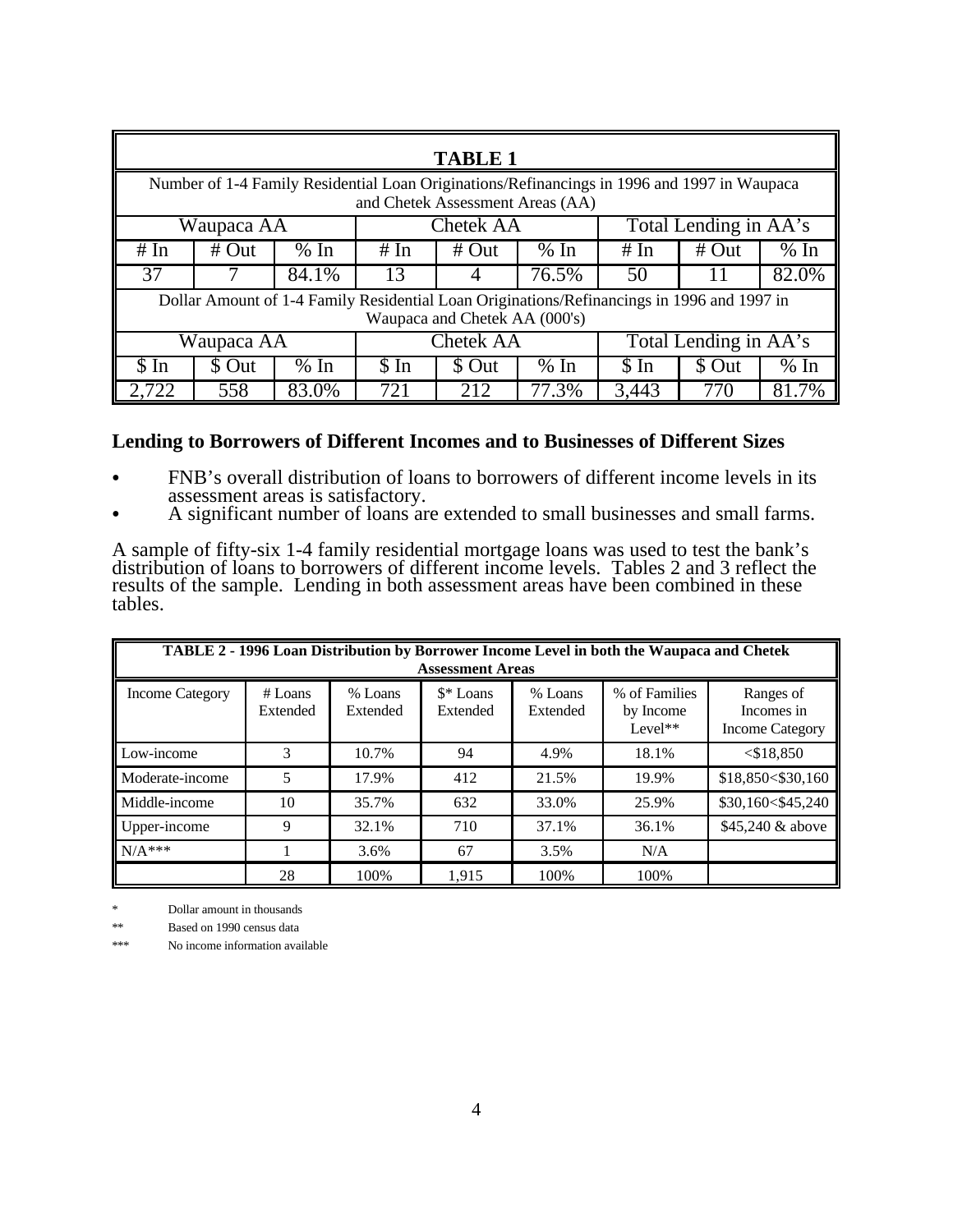| TABLE 3 - 1997 Loan Distribution by Borrower Income Level in both the Waupaca and Chetek<br><b>Assessment Areas</b> |                     |                     |                       |                     |                                         |                                                   |  |
|---------------------------------------------------------------------------------------------------------------------|---------------------|---------------------|-----------------------|---------------------|-----------------------------------------|---------------------------------------------------|--|
| <b>Income Category</b>                                                                                              | # Loans<br>Extended | % Loans<br>Extended | \$ Loans<br>Extended* | % Loans<br>Extended | % of Families<br>by Income<br>$Level**$ | Ranges of<br>Incomes in<br><b>Income Category</b> |  |
| Low-income                                                                                                          | 3                   | 10.7%               | 144                   | 7.7%                | 18.1%                                   | $<$ \$18,850                                      |  |
| Moderate-income                                                                                                     | 3                   | 10.7%               | 201                   | 10.7%               | 19.9%                                   | \$18,850<\$30,160                                 |  |
| Middle-income                                                                                                       | 11                  | 39.3%               | 681                   | 36.4%               | 25.9%                                   | \$30,160<\$45,240                                 |  |
| Upper-income                                                                                                        | 11                  | 39.3%               | 847                   | 45.2%               | 36.1%                                   | \$45,240 & above                                  |  |
|                                                                                                                     | 28                  | 100%                | 1.873                 | 100%                | 100%                                    |                                                   |  |

\* Dollar amount in thousands

\*\* Based on 1990 census data

The percentage of dollars loaned to low-income individuals is indicative of the smaller dollar loans persons in those income ranges typically demand or can afford.

Tables 4 and 5 represent outstanding business and agricultural loans of \$1 million or less as of June 30, 1998.

| <b>TABLE 4 - Small Business Loans Outstanding as of June 30, 1998</b> |                           |                                                     |          |            |  |  |
|-----------------------------------------------------------------------|---------------------------|-----------------------------------------------------|----------|------------|--|--|
|                                                                       | # of Loans<br>Outstanding | $$000$ 's) of<br>% of Total<br>Loans<br>Outstanding |          | % of Total |  |  |
| <b>Original Amount</b><br>Under \$100,000                             | 785                       | 82%                                                 | \$15,205 | 33%        |  |  |
| <b>Original Amount</b><br>$$100,000-$<br>\$250,000                    | 111                       | 12%                                                 | \$14,140 | 30%        |  |  |
| <b>Original Amount</b><br>$$250,000-S1$<br>million                    | 61                        | 6%                                                  | \$17,422 | 37%        |  |  |

| TABLE 5 - Agricultural Loans Outstanding as of June 30, 1998 |                           |            |                                    |            |  |  |  |
|--------------------------------------------------------------|---------------------------|------------|------------------------------------|------------|--|--|--|
|                                                              | # of Loans<br>Outstanding | % of Total | $$(000's)$ of Loans<br>Outstanding | % of Total |  |  |  |
| <b>Original Amount</b><br>Under \$100,000                    | 149                       | 78%        | \$3,275                            | 32%        |  |  |  |
| <b>Original Amount</b><br>$$100,000-$<br>\$250,000           | 36                        | 19%        | \$5,020                            | 50%        |  |  |  |
| <b>Original Amount</b><br>$$250,000-$<br>\$500,000           | 6                         | 3%         | \$1,838                            | 18%        |  |  |  |